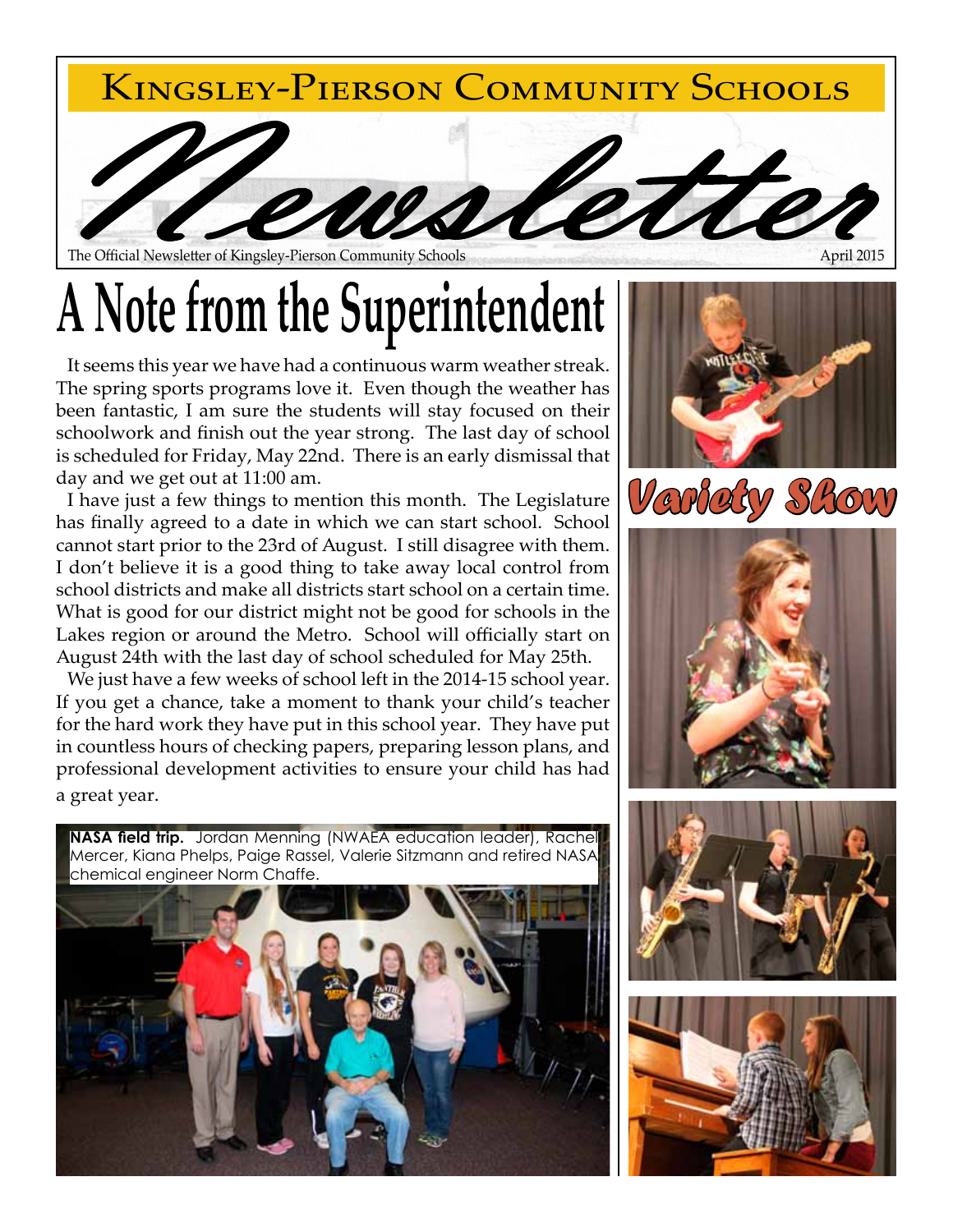### **Elementary Comments**

*- Mr. Wiese*

The Spring season is here, the warm weather was welcomed in March and we hope for even more in April! We have 35 days left for this school year and we want everyone to finish strong! The 4th Quarter "Midterms" will be sent home around April 17 for 3rd & 4th grade. The final day of school currently is Friday, May 22.

Each school year we have eight emergency drills. Four of the drills are for fire and the other four are tornado drills. Each drill takes approximately four minutes to complete. We hope we never have to experience this for real but we must be prepared if either should occur. We have four in the books from the first semester and four to go in the near future (two for fire and two for tornado remaining).

"National Library Week" will be April 13-17.

Friday, April 24, 8:20-10:00 "Pre-School Visitation Day".

Elementary "Go The Distance Day" is on Friday, May 1 or 8 in the PM.

Elementary Track Meet: PM on Monday, May 18 (more details in a memo).

Music Spring Concert and Kindergarten Graduation on Monday, May 18 @7:00 PM.

4th Grade Orientation: PM on May 20 (tentatively).

Various Field Trips (memo's sent out by classroom teachers).

Finally, it was great to see you at Parent-Teacher Conferences! Thank you for all of your support and commitment to champion excellence for your kids! Have a great April!!!

## $\left( 2\right)$ *School Health Information*

Kindergarten roundup was held on Friday, March 27th. We had 37 children participate this year. It is always great to see all those young faces excited (and some nervous) about starting school in the fall.

March was National Nutrition Month and I visited each of the K-4 classrooms. We talked about the "My Plate" dietary guidelines, making healthier food choices and the importance of being more physically active. We also discussed food portions and nutrition labels. If you notice your children being more active and eating healthier, please encourage them to do so.

The freshmen Health classes are currently taking their CPR/AED/First Aid course. If they have attended all classes or have attempted to make up missed classes, have passed all quizzes and tests with at least 80% (one time retake was allowed) and have shown accuracy in performing their CPR skills, they have become CPR/ AED/First Aid trained, which is a graduation requirement. Each year, here after, the will do a skills refresher as 10th and 11th graders. As seniors, they will be given the option to remain trained, or for a \$25 fee, they can become certified for two years, after taking the written test and performing skills.

 Tenth and 11th grade students did their CPR refresher classes this month. Each class had a one hour time frame when they just "played" with the manikins and went through different scenarios and skills.

Mass sports physical day at the Kingsley Medical Clinic has been set for Wednesday, May 6th. Informational letters with a blank physical form will be sent out in the mail to parents of all 6-12th grade students. I will start doing prescreenings starting in early April.

 IF YOUR CHILD WILL BE GETTING THEIR PHYSICAL DONE ON MAY 6TH AT THE KINGSLEY MEDICAL CLINIC, THEY WILL NEED TO SEE ME WITH THEIR COMPLETED AND SIGNED SPORTS PHYSICAL FORM BEFORE MAY 1ST, FOR HIGH SCHOOL STUDENTS. High school students will be responsible to get their own prescreening done with me. I will have posted days and times available to see them. They need to bring their COMPLETED AND SIGNED physical form to me before I will do their prescreening.

I WILL BE DOING PRESCREENINGS IN THE MIDDLE SCHOOL ON THURSDAY, APRIL 23RD. THOSE ATHLETES WILL NEED TO TURN IN THEIR COMPLETED AND SIGNED FORM TO MRS. WASHBURN BEFORE APRIL 22ND. I WILL NOT BE DOING PRESCREENINGS IN THE MIDDLE SCHOOL ON ANY OTHER DAY.

The fee of \$25 for the Kingsley Medical Clinic to do the physical can be turned into me ahead of time or can be brought on May 6th to the physician's office. Your child WILL NOT BE SEEN MAY 6th if they do not have the fee. Please call me if you have any questions regarding sports physicals.

-*Barb Sitzmann, School Nurse*

*"The Kingsley-Pierson CSD believes education enhancement requires consistently fair and equitable educational and employment practices without regard to race, color, national origin, religion, creed, age, sexual orientation, marital status, sex, gender, gender identity, disability or socio-economic status."*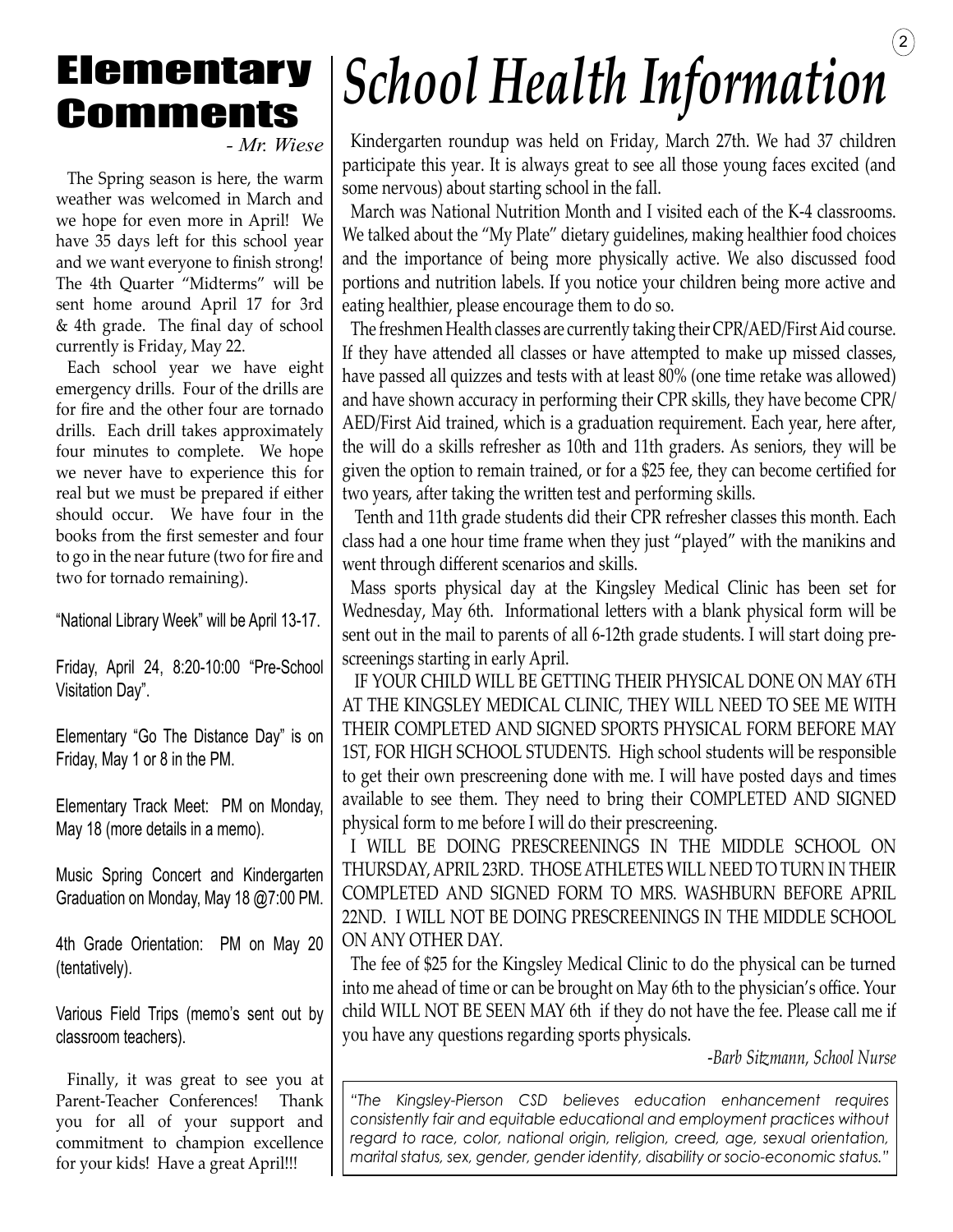## **Students** Enjoy Field Trip to Museums









Forty-nine high school students and four teachers toured the Sioux City Art Center and the Sioux City Public Museum on Friday, March 13th. The students who attended are in Mrs. Hackett's Art classes, Mr. Harpenau's Modern History class, and Mrs. Vondrak's English III and English IV classes. Ms. Brittany Lew, student teacher in Art classes this semester, also chaperoned students. This collaborative field trip exposed students to the interconnectedness of art, history and literature, particularly in the Modernist time period.

The first destination was the Sioux City Art Center, where students observed the special gallery displaying artwork from area elementary students and the permanent gallery which houses various mediums from local and area artists. Included in the permanent gallery is the Corn Mural painted by Iowa's Grant Wood; the sections from this mural were rescued from Sioux City's Martin Hotel. The main attraction at the Art Center was Jackson Pollack's painting, titled "Mural." Pollack's work was commissioned by Peggy Guggenheim in 1943. The 95 ⅝" X 237 ¾" sized painting makes a powerful statement to the viewer. Using his personalized technique of painting on an oversized canvas and layering the brushstrokes and drip patterns, Pollack created a mesmerizing iconic piece. Bailey Irwin, a junior in English III, commented that "It was better in person than seeing pictures of it." English III students were invited to examine the painting in quadrants in order to discuss what they saw in the abstract work. Some students pointed out birds of various kinds, a tractor, fire, dancers, sailboats, numbers and letters. Senior Art student, Ryder Hansen said, "I saw a banana" created by the bold yellow Pollack applied. While most of the students had only recently been introduced to Pollack's work, the painting made a huge impression on them. Corey Ross, another junior, felt the experience was "very enlightening," while Austin Barth, also an Art student and an English III student, claimed, the mural was "better than I thought it would be. I found things amusing in what I could see in the painting, rather than just blobs of paint." Austin's favorite part of the field trip was sitting in the room observing Pollack's painting. Others remarked that they were honored to be able to see the painting, and that they didn't realize random lines actually had meaning. Some students felt rushed through the Art Center and wished they had more time to study the "Mural" and other works. Discussing the painting later in class, junior McKenze Carlson pointed out that Jackson Pollack had written his name in large letters in between all the color layers, swirls, and shapes.

After their lunch break, students reconvened at the Sioux City Public Museum. The tour began with an informative orientation film, "The Spirit of Sioux City," which provided insights into the settlement of Sioux City and the area "where two rivers meet." A few of the students enjoyed the film so much that they requested a second showing before they left the museum. Students were impressed by the fact that Sioux City once boasted the construction of five different Corn Palaces. Konner Otto, an English III student, later looked up the song lyrics for "Sioux City Sue" and said, "it was cool" to hear all the words. The film also taught the students things about Sioux City that they hadn't known before, like the label of "Little Chicago." Following the film, students were partnered up for a Scavenger Hunt to familiarize them with the museum's displays and to identify specific items of interest. While they were disappointed they couldn't dig for dinosaur bones, students discovered local connections to the museum's holdings. Jordan Laddusaw pointed out Jerry Mathers in the "Famous People" display to his relatives, Emily Reinking and Taylor Anstine. Nichole Miller spotted the Kingsley plate on a truck donated to the museum by the Nafe family; Michael Nafe, who was unable to attend the field trip, later shared with his classmates that the truck was his grandfather's. The Public Museum also offers three short multi-media films on the 1904 Pelletier Department Store fire, the 1953 Floyd River Flood, and the 1989 crash of United Airlines Flight 232, which students enjoyed watching as they continued their searches. Students took the opportunity to study special collections as well, artwork by Chuck Raymond and Jean Thompson, and a geological exhibit.

On a gorgeous, mid-March day, a stop for ice cream at DQ and Sonic was in order before returning to Kingsley. Students enjoyed the finale to their field trip experience as they were able to eat their treats and congregate at the outdoor tables. When asked about their overall experience, students remarked positively about what they had seen throughout the day. Senior Michael Sudbeck stated, "It was insightful", while junior Brandon Vanatta agreed that the day was "awesome." Lily Peschau and Katlyn Dugan, both students in English III, confirmed that the field trip was their "favorite school day all year" and not just because they weren't stuck inside the school building.

Sharing an interdisciplinary field experience supports the interconnectedness between subject areas. The teachers thank the students, their parents, the administrators and school board members in their support of this opportunity.

 $\Large{(3)}$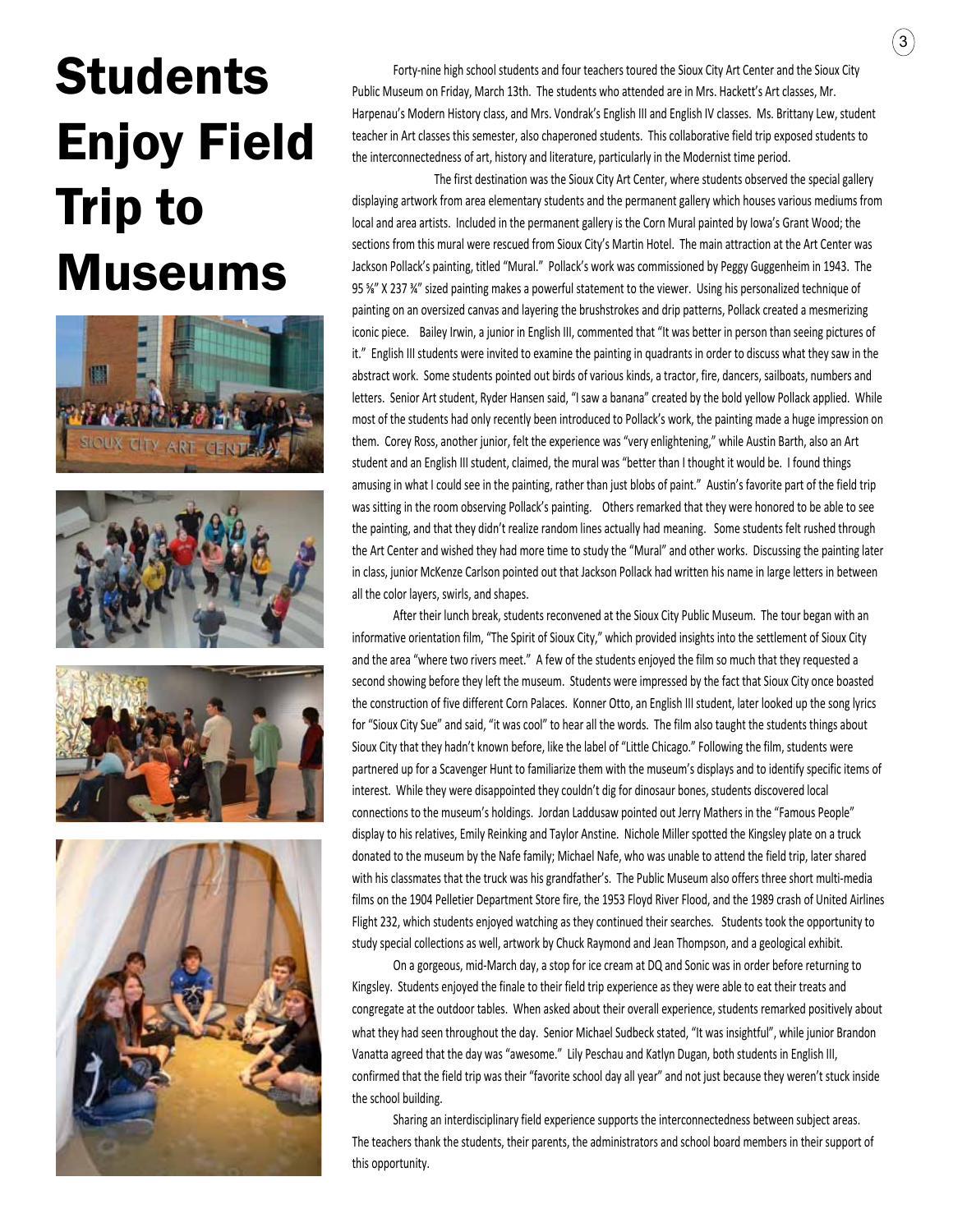## Middle School Comments *- Mr. Wiese*

Please continue to encourage your child to finish the year strong! The 4th Quarter "3" week Progress Reports will be sent home with your child for grades 6, 7, & 8 around April 13. The 5th Grade "Midterms" will be sent home around April 17. Many of you take advantage of the JMC On-Line Parent option to view your child's grades, lesson plans, and attendance. If you would like more information about this, please contact the office!

The annual "Candy Fund Raiser' was a success again! However, sales were down for two years in a row! Fifteen (compared to seventeen in 13/14) of the students sold at least 25 boxes of candy (and/or cash donations) and earned a reward. Congratulations to the top seller, Brooke Harvey, who sold 65 boxes and will receive a special gift at the end of the year assembly (she won the contest last year too). Candy should all be delivered by press time. Thank you for all of your help!

It is great to see the kids involved in extracurricular activities throughout the school year! There is a Music Concert on Monday, May 11 @6:00 PM in Kingsley (HS concert follows starting around 7:30 PM). The Track Season is also in full swing.

The first track meets are held in Kingsley on April 16 (directed by Woodbury Central) & April 21 (directed by Kingsley-Pierson). If you would like to work at our home meet on Tuesday, April 21, please give me a call at the school. At the bottom of this page is list of the meets.

 $\left( 4\right)$ 

May 6 Sports Physicals \*6th-8th graders\* AM in Kingsley

May 11 MS Spring Concert in Kingsley @ 6

May 17 KP HS Graduation @ 2

### **May 19 8th Graduation @6 PM + 7th/8th Grade Awards**

May 20 8th Grade Orientation in the HS-PM (this could change)

May 21 Tentative date for MS Field Trips

May 22 Current Final Day of School: Early Dismissal @11:00 AM

### **Track Schedule**

| Thursday | April 16      | 4:00 PM | <b>Woodbury Central</b> | @Kingsley        |
|----------|---------------|---------|-------------------------|------------------|
| Monday   | April 20      | 4:00 PM | Alta-Aurelia            | @Alta            |
| Tuesday  | April 21      | 4:00 PM | Kingsley-Pierson        | @Kingsley        |
| Thursday | April 30      | 4:00 PM | <b>OA-BCIG</b>          | @Ida Grove       |
| Friday   | May 1         | 4:00 PM | Lawton-Bronson          | @Lawton          |
| Tuesday  | <b>May 12</b> | 3:30 PM | <b>WVC Meet</b>         | @Correctionville |
| Friday   | <b>May 15</b> | 4:00 PM | Hinton                  | @Hinton          |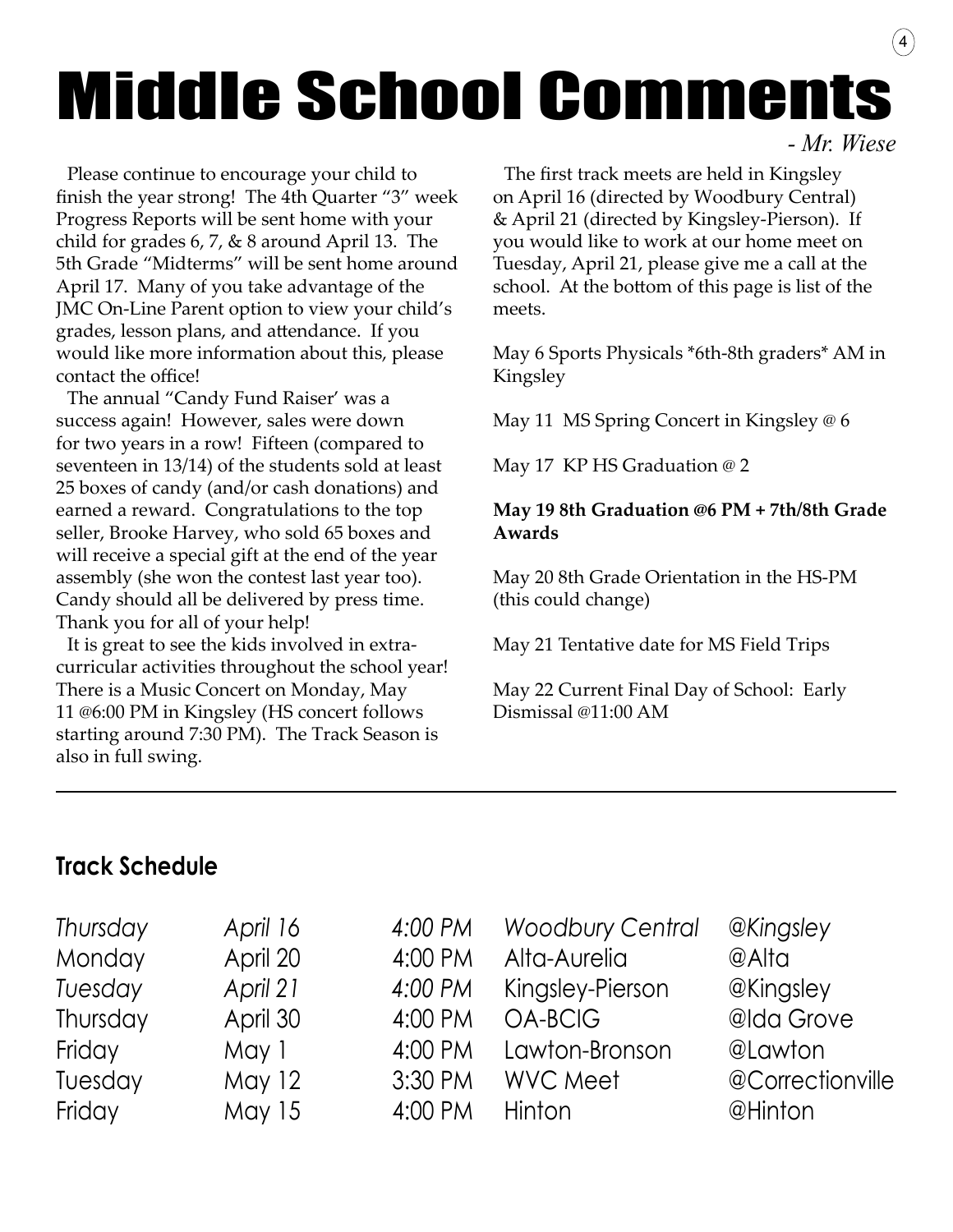## $\binom{5}{ }$ *National History Day Competition*

On Thursday, March 12 several middle school students participated in National History Day at WIT in Sioux City. We took three individual exhibits, thirteen group exhibits and a five person performance team. The theme this year was "Leadership and Legacy." There is a lot that makes up this project. For an exhibit they have to research, compose their words for the exhibit which is limited to 500 words, choose a color scheme and create and exhibit board, write a 500 word or less process paper, create an annotated bibliography and cite all pictures and images on their board. The day of the competition, they are interviewed on their project by judges. For the performance, they had to research a topic, create an original script, decide on costuming, create a backdrop, and props, write a process paper with annotated bibliography, and also get interviewed by judges. These are a lot of work. I am so proud of how these kids represented Kingsley-Pierson. The 5th grade will represent Kingsley-Pierson at the end of May at the state competition.

### **5th Grade-Exhibits**

Harrison Nissen, Jaelyn Riemenschneider, and Elyn Krohn- Jane Goodall

### **6th Grade - Group Performance**

*Babe Didriksen: The Girl Who Never Gave Up* Emy Benson, Rachel Bohle, Delaney Iseminger, Halle Collins, Abby Reinking

### **6th Grade - Exhibit**

Jaden Clements and Gavin White - *Vince Cerf: Inventing the Internet* Shelby Schwietzberger - *Oskar Schindler* Blake Morgan - *Nelson Mandela* Payton Manker and Emily Redinius - *Michael Jackson* Paige Huth, Collin Verschoor, and Olivia Krohn - *Hitler: Leader of the Nazis* Lauren Krohn & Kate Martensen - *Helen Keller and her Journey Into the Light* Shayley Haggin - *Gabby Douglas: America's Golden Girl* Lily Koon, Shayleigh Todd & Ashley Schroeder - *Elvis Presley* Jackson Boustead and Kole Reis - *Davy Crockett: King of the Wild Frontier* Cale Anstine, Dustie Plendl & Lane O'Connell - *Chris Kyle: American Sniper Hero* Boe Harvey and Keegan Bainbridge - *Bo Jackson: A Baseball Football Life* Paige Kuchel and Rachael Vos - *Anne Frank: Now and Forever*  Grace Vos and Emilee Beekman- *Annie Oakley Shoots Again*

### **7th Grade**

Trent Lammers, Emily Kraft, & Matthew Christopherson - *Ben Franklin: The Man With a Shocking Mind*

Matt Riordan, Damon Bowman, and Alex Thompson - *Jackie Robinson*









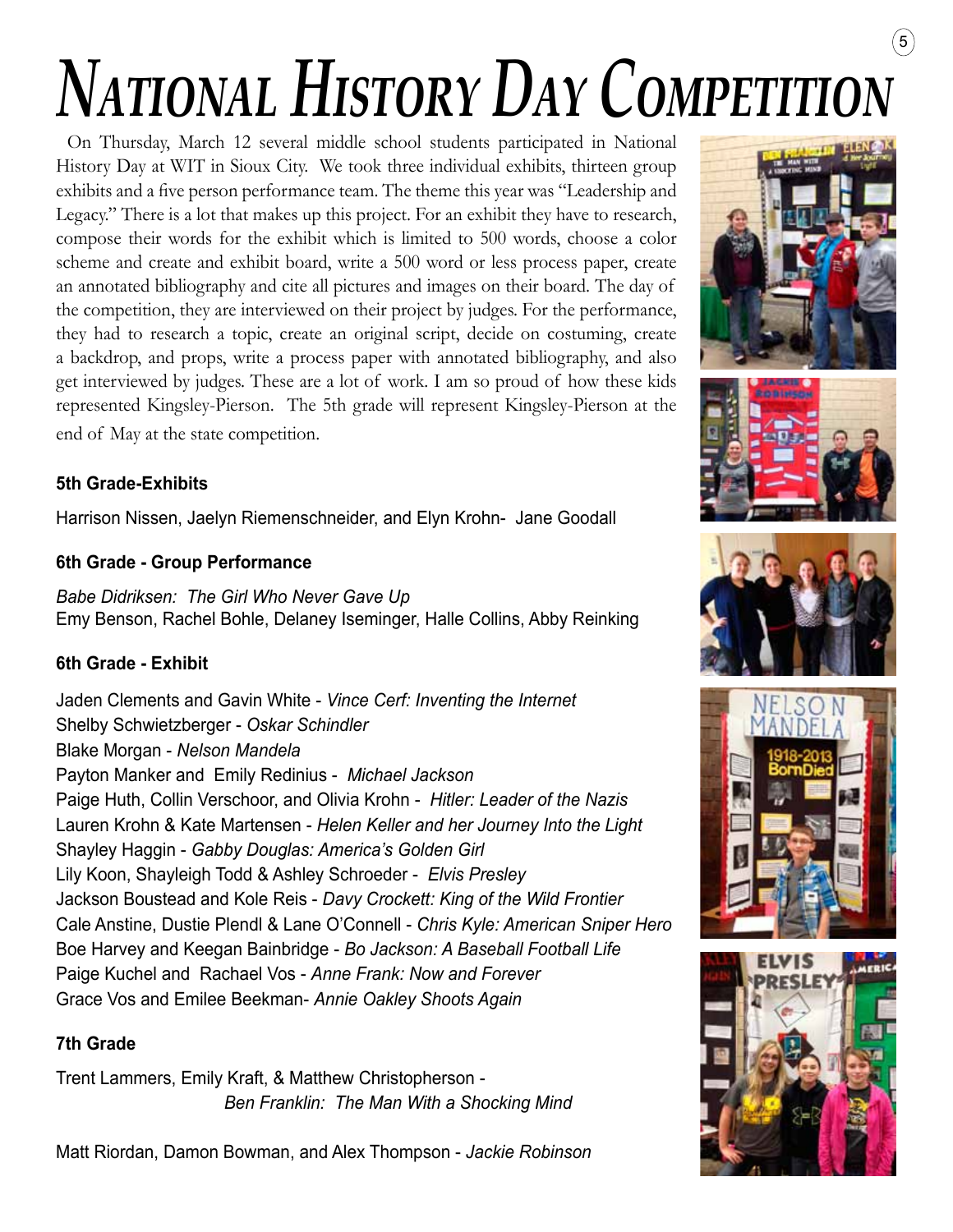## **Curriculum Corner**

By: Amy Benson

Here we are in the last quarter of school already. I feel like I have learned just as much as the students have this year! Please encourage your child(ren) to finish strong just like they started the year. I have been rapidly working on planning professional development for next year. This is an arduous task as I am planning for 3 districts and to make things even more challenging, they all have professional development on Wednesdays after school. This year I have dedicated the first Wed. of the month to Kingsley-Pierson as that is their only p.d. day of the month. Whiting and LB get out each Wednesday early and have p.d. for one hour. I have been leading professional development in Whiting on the 2nd and 4th Wed. of the month. They are in their PLC's on the 1st Wed. and they have the 3rd Wed. "open" for other things that come up such as staff meetings/ and or work time in their rooms. This schedule has allowed me very little time to be in Lawton-Bronson. LB's elementary is looking to adopt a new reading curriculum, and that has been my focus for them finding and requesting book samples, talking to book publishing representatives, and scheduling p.d. time to meet those needs. Yesterday we had an hour webinar with Reading Streets to learn more about their series and as a q/a time period.

At LB we are currently in a frenzy getting ready for our site visit. As you may or may not know, a team from the state and surrounding areas visit each district once every five years. This requires a lot of work by the superintendent to make sure all documents are in order and committees are formed for interviews. You may have been interviewed before as either a student, parent, teacher, or community member. It is exciting showcasing all the wonderful things we are doing at LB.

I would once again like to thank the Booster Club for sponsoring our "Panther Shout-out's!" The winners for 3rd quarter were Marie Washburn and Laura Boustead. Laura wrote a shout-out to Marie for all her help this year as Laura is adjusting to life as a Panther. The ladies each received a \$25 gift card to Texas Roadhouse compliments of the Panther Booster Club. Thanks to everyone that submitted a shout-out!

### $(6)$ **Heroes' Day 2015**

On Tuesday, March 10th, 2015, the 8th grade Language Arts classes presented the 6th annual Heroes' Day program to a large crowd. The day began in the Pierson gym where people were greeted by Abbey Riemenschneider. Each student in the class took their turn reading their essay about their hero to the group.

The heroes ranged from family members, teachers, and also community members. A power point had a picture of each student's hero projected as they read their essays. After the speeches, the group gathered in the commons for a breakfast. The food had been prepared by some of the 8th grade students.

The class selected the colors black and hot pink as their color scheme for the event. The students did a great job decorating and preparing for the event. The kids brought in \$5 to cover the costs of food and decorations. It was a day to remember those who have made an impact on their lives. Thank you to all who participated and supported our wonderful day!

# *Holocaust Speaker*

The Kingsley-Pierson 7th Graders have been learning about the Holocaust in Language Arts and Social Studies. To wrap up the unit of study, the students had the amazing opportunity of meeting Holocaust concentration camp survivor, Ted Orzechowski. Mr. Orzechowski is the grandfather of KP 7th grader Alison Orzechowski. Alison invited her grandfather into her Social Studies class to share his story and memories of surviving the Holocaust.

He told the students about being transported out of Poland via train, taking care of the German war mules in the mountains, his life within the camps, how it felt being liberated by the Americans, and the survival of his family members. Having Mr. Orzechowski speak to the students gave them a first hand experience and understanding of the topics they studied throughout the Holocaust unit. Mr. Orzechowski was an amazing speaker and the students were very appreciative to have had the opportunity to hear about his life.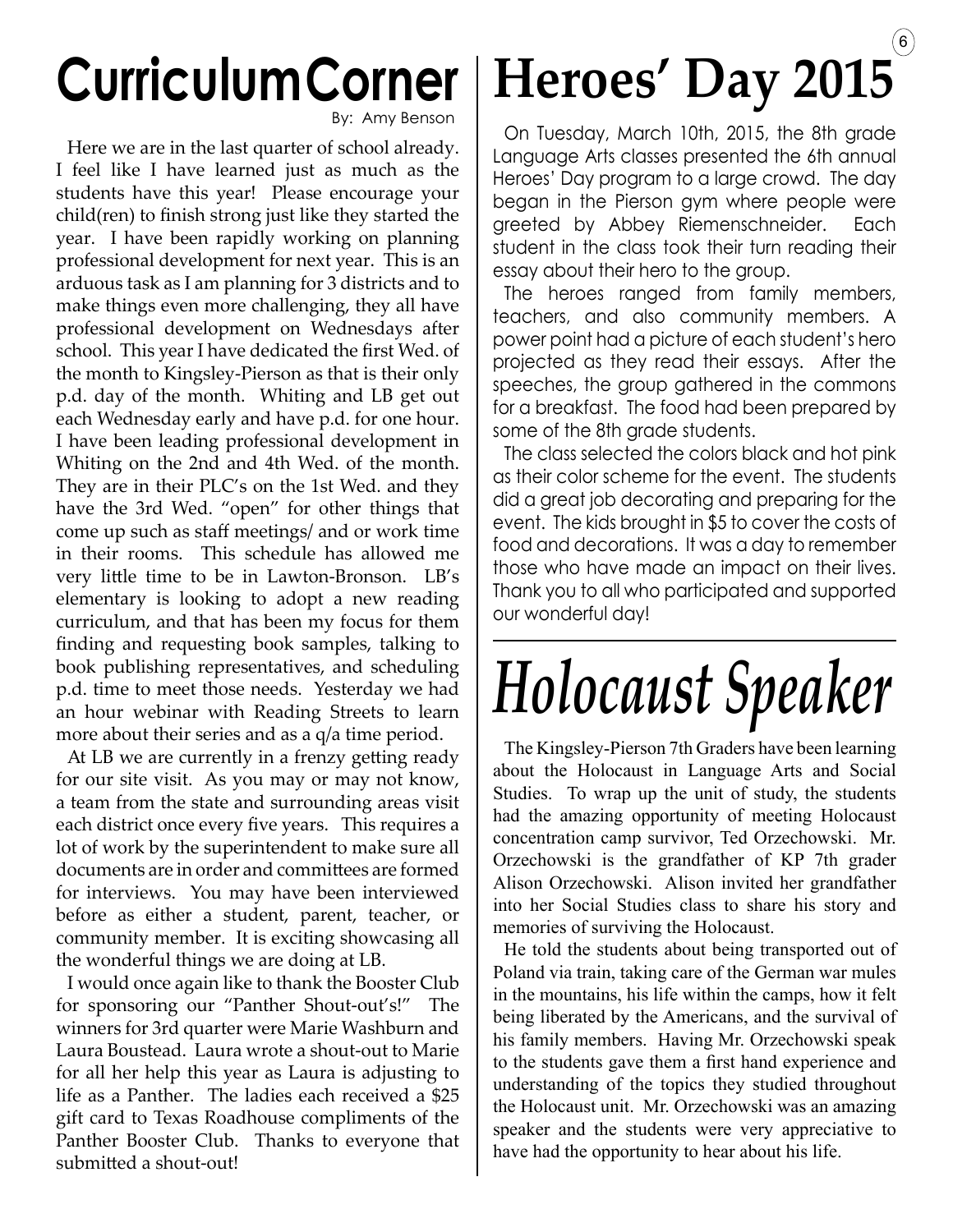

**SPORTS SCHEDULES:** Spring sports have started!! Track has attended a few indoor meets and their outdoor season starts on March 31st in Holstein. Golf just started practice and their first conference meet is on April 7th. Winter Sports Banquet was a success! We have amazing student-athletes at KP and is nice to honor them. Thank you to all who attended. We tried a potluck this time and the Booster Club provided the drinks, place settings, etc. Thank you to Amber and Mary!

Thank you to the Panther Ball committee for all their hard work to make this years' ball a success. Thank you to the high school students who helped decorate and work and to Terri Smith for helping to wash all the dishes again! So proud to be a Panther!!

Please utilize our Kingsley-Pierson website for updated schedules and gym times. You can locate gym times under the "community" link. Please contact me for gym times. We also have a gym divider/curtain in the Kingsley gym so we will be able to schedule more youth teams for practices. Please remember to supervise your kids at all times. YOU MUST have an ADULT supervising any high school kid or younger at the school. Please do not take/play with equipment from storage rooms or bounce balls out in the commons.

#### **IMPORTANT DATES:**

Home track meets: April 13th and May 7th HOST 2A District Co-Ed meet on May 14th ELEMENTARY TRACK MEET MAY 18TH @ 1PM

PE NEWS: JH PE students need to change into PE clothes (i.e. t-shirt AND shorts) as well as indoor. Clean PE shoes. These are easy points to earn for your PE grade. We just started the Presidential Physical Fitness testing in the JH. K-4 will begin after Easter Break.

7

JUMP ROPE & HOOPS for HEART events will be held during regular PE classes. All fundraising envelopes and money should be turned in now. Prizes will take 6 weeks to arrive. There were a lot of ducks delivered and the duck pond is full!! Thank you to all who helped to save lives. I will put the total amount raised in the next newsletter. If we raised enough, we qualify for a gift certificate to order new PE equipment. Remember your child didn't have to raise money to be able to participate!!

Also, remember if you child has seen a doctor and they are excused from PE for any medical reason, they will need a note from their doctor or from you, the parent/guardian, saying that they are OK to participate. Thank you for your cooperation!

| <b>DAY</b>      | <b>DATE</b> | <b>EVENT</b>                               | <b>TEAM</b> | <b>LOCATION</b>             | <b>TIME</b> | <b>BUS DEPT.</b> |
|-----------------|-------------|--------------------------------------------|-------------|-----------------------------|-------------|------------------|
| <b>MONDAY</b>   | 2/23/2015   | PARENT/ATHLETE MEETING                     |             | COED MOVILLE (COMMONS)      | 6:30 P.M.   | $\blacksquare$   |
| <b>TUESDAY</b>  | 3/3/2015    | <b>FIRST PRACTICE</b>                      |             | <b>COED KINGSLEY</b>        | 4:00 P.M.   | 3:45 P.M.        |
| <b>SATURDAY</b> | 3/21/2015   | WVC INDOOR MEET (JV/V)                     |             | COED STORM LAKE (BVU)       | 10:00 A.M.  | 8:00 A.M.        |
| <b>TUESDAY</b>  | 3/24/2015   | DAN LENNON INDOOR                          |             | <b>COED VERMILLION</b>      | <b>TBA</b>  |                  |
| <b>TUESDAY</b>  | 3/31/2014   | RIDGE VIEW COED MEET (JV/V)                |             | <b>COED HOLSTEIN</b>        | 4:00 P.M.   | 2:30 P.M.        |
| <b>MONDAY</b>   | 4/6/2015    | M-M-C RELAYS (V)                           |             | <b>COED MARCUS</b>          | 5:00 P.M.   | $3:15$ P.M.      |
| <b>THURSDAY</b> | 4/9/2015    | TOMAHAWK RELAYS (V)                        |             | <b>BOYS CHEROKEE</b>        | 5:00 P.M.   | $3:00$ P.M.      |
| <b>MONDAY</b>   |             | 4/13/2015 PANTHER/WILDCAT RELAYS (JV/V)    |             | <b>COED KINGSLEY</b>        | 4:30 P.M.   |                  |
| <b>TUESDAY</b>  | 4/14/2015   | <b>WEST MONONA</b>                         |             | <b>GIRLS ONAWA</b>          | 4:30 P.M.   | <b>TBA</b>       |
| <b>FRIDAY</b>   |             | 4/17/2015 BLACKHAWK RELAYS (JV/V)          |             | <b>GIRLS HINTON</b>         | $5:00$ P.M. | $3:15$ P.M.      |
| <b>SATURDAY</b> |             | 4/18/2015 SIOUX CITY RELAYS (V)            |             | <b>COED SIOUX CITY</b>      | 9:00 A.M.   | <b>TBA</b>       |
| TUESDAY         |             | 4/21/2015 OA-BCIG FALCON RELAYS (JV/V)     |             | <b>BOYS IDA GROVE</b>       | 4:30 P.M.   | 2:30 P.M.        |
| <b>THURSDAY</b> |             | 4/23/2015 OA-BCIG FALCON RELAYS (V)        |             | <b>GIRLS IDA GROVE</b>      | 4:30 P.M.   | 2:30 P.M.        |
| <b>THURSDAY</b> | 4/23/2015   | SHELDON MEET (JV/V)                        |             | <b>BOYS SHELDON</b>         | 5:00 P.M.   | 2:30 P.M.        |
| <b>THURSDAY</b> | 4/23/2015   | DRAKE RELAYS (V)                           |             | COED DES MOINES (DRAKE)     | 8:00 A.M.   | <b>TBA</b>       |
| <b>FRIDAY</b>   | 4/24/2015   | DRAKE RELAYS (V)                           |             | COED DES MOINES (DRAKE)     | 8:00 A.M.   | <b>TBA</b>       |
| SATURDAY        | 4/25/2015   | DRAKE RELAYS (V)                           |             | COED DES MOINES (DRAKE)     | 8:00 A.M.   | <b>TBA</b>       |
| <b>MONDAY</b>   | 4/27/2015   | ROCKET RELAYS (JV BOYS & V GIRLS)          |             | <b>COED MARCUS</b>          | $4:30$ P.M. | $3:00$ P.M.      |
| <b>TUESDAY</b>  | 4/28/2015   | LAWTON-BRONSON COED INVITE (V)             |             | <b>COED LAWTON</b>          | 4:00 P.M.   | 2:45 P.M.        |
| <b>FRIDAY</b>   | 5/1/2015    | RIVER VALLEY RELAYS (V)                    |             | <b>COED CORRECTIONVILLE</b> | 4:30 P.M.   | $3:00$ P.M.      |
| SATURDAY        | 5/2/2015    | <b>HOWARD WOOD RELAYS</b>                  |             | <b>COED SIOUX FALLS</b>     | <b>TBA</b>  |                  |
| <b>MONDAY</b>   | 5/4/2015    | WVC OUTDOOR MEET (V)                       |             | COED SLOAN                  | 3:30 P.M.   | 2:00 P.M.        |
| <b>TUESDAY</b>  | 5/5/2015    | <b>WVC OUTDOOR RAINDATE</b>                |             |                             |             |                  |
| <b>THURSDAY</b> | 5/7/2015    | KP-WC INVITATIONAL (JV/V)                  |             | <b>COED KINGSLEY</b>        | 4:30 P.M.   | $3:15$ P.M.      |
| <b>THURSDAY</b> | 5/14/2015   | 2A STATE QUALIFYING MEET (V)               |             | <b>COED KINGSLEY</b>        | $4:00$ P.M. | <b>TBA</b>       |
| <b>MONDAY</b>   |             | 5/18/2015 KP-WC T&F PARENT/ATHLETE BANQUET |             | COED MOVILLE (COMMONS)      | 6:30 P.M.   | $\blacksquare$   |
| <b>THURSDAY</b> | 5/21/2015   | STATE TRACK MEET - COED                    |             | COED DES MOINES (DRAKE)     | 2:30 P.M.   | <b>TBA</b>       |
| <b>FRIDAY</b>   | 5/22/2015   | STATE TRACK MEET - COED                    |             | COED DES MOINES (DRAKE)     | 9:00A.M.    | <b>TBA</b>       |
| SATURDAY        |             | 5/23/2015 STATE TRACK MEET - COED          |             | COED DES MOINES (DRAKE)     | 9:00 A.M.   | <b>TBA</b>       |

**2015 KP-WC TRACK & FIELD SCHEDULE**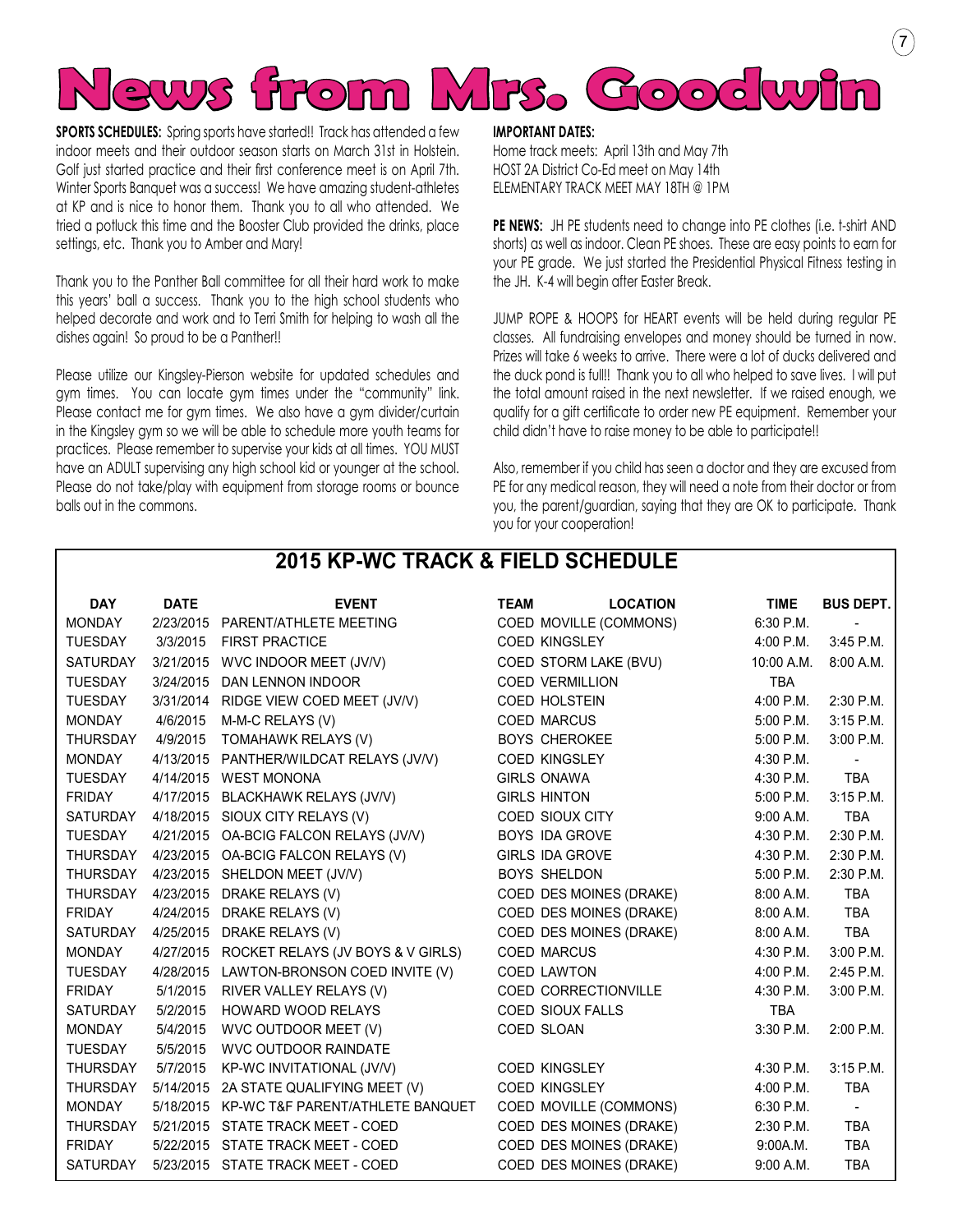#### **2015 SOFTBALL**

27-May-15 Wednesday RidgeView **Kingsley** 30-May-15 Saturday **KP Tournament** 4-Jun Thursday **Kingsley** Westwood **Kingsley Kingsley**<br>June 5/6, 2015 Fridav/Sat. Sioux City West Tournament Sioux City 10-Jun Wednesday MVAO<br>11-Jun Thursday MidgeView 22-Jun Monday 30-Jun Tuesday WV Conf. Rain Date July 1-2, 2014 Wed/Thurs WV Conf. SB playoffs TBA

### **JUMP ROPE and HOOPS for HEART**

**2015 Baseball**

30-May Saturday KP Tournament

First practice--May 11, 2015 6pm JV followed by Varsity

28-May Thursday Whiting Whiting 29-May Friday Lawton Bronson Lawton 2-Jun-15 Tuesday Woodbury Central **Kingsley** 3-Jun-15 Wednesday **River Valley** River Valley **River Valley** Correctionville Sioux City West Tournament<br>OA-BCIG 8-Jun Monday **OA-BCIG IDA-BCIG IDA-BCIG IDA-BCIG** 9-Jun Tuesday West Monona **Kingsley** 11-Jun Thursday RidgeView Galva Spirit Lake Tournament Spirit Lake 15-Jun Monday Whiting **Kingsley** 16-Jun Tuesday **MMC/RU Kingsley Kingsley**<br>17-Jun Wednesday **Moodbury Central** Moville 17-Jun Wednesday **Moodbury Central** Moville<br>19-Jun Friday **Moodbury COA-BCIG** Manus COA-BCIG 19-Jun Friday OA-BCIG **Kingsley** 23-Jun Tuesday Lawton Bronson **Kingsley** 24-Jun Wednesday River Valley **Kingsley** 26-Jun Friday 1980 (2011)<br>27-Jun Friday 1980 (27-Jun Friday 1980) (27-Jun Friday 1980) (28-Jun Mestwood Tournament Westwood Tournament<br>MVAO 29-Jun Monday **MVAO** MVAO Kingsley 6-Jul-15 Monday Regionals TBA





First practice--May 4, 2015 All home game 6pm Varsity only unless stated differently

27-May-15 Wednesday RidgeView **Kingsley** 28-May Thursday **Whiting Whiting** Whiting Whiting 29-May Friday Lawton Bronson Lawton 3-Jun Wednesday **River Valley** River Valley **Confectionville** 4-Jun Thursday Westwood **Kingsley** 5-Jun Friday Woodbury Central **Kingsley** 8-Jun Monday **CA-BCIG CA-BCIG Ida Grove** 9-Jun Tuesday West Monona **Kingsley** 10-Jun Wednesday MVAO Mapleton 12-Jun Friday **RidgeView** RidgeView **Holstein** 15-Jun Monday Whiting **Kingsley** 17-Jun Wednesday Woodbury Central Moville 19-Jun Friday OA-BCIG **Kingsley** 22-Jun Monday West Monona Onawa 23-Jun Tuesday Lawton Bronson **Kingsley** 24-Jun Wednesday River Valley **Kingsley** 26-Jun Friday Westwood Sloan 29-Jun Monday MVAO **Kingsley** 30-Jun Tuesday WV Conf. Rain Date July 6/7 Monday/Tues WV Baseball playoffs TBA 11-Jul-15 Saturday **Districts Districts** TBA





### **2015 Golf**

| first practice March 16, 2015                   |               |
|-------------------------------------------------|---------------|
| Conference meets start at 4:00                  |               |
| 4/7/2015 Girls KP                               | Kingsley      |
| Boys LB (HOST)                                  | Anthon        |
| 4/9/2015 Girls:RV/WC/KP/Ridgeview JV/V          | Holstein      |
| 4/9/2015 Boys:RV/KP/Ridgeview/SLC/MVAO/WW? JV/V | Kingsley      |
| 4/13/2015 Girls OABCIG                          | Ida Grove     |
| Boys MVAO                                       | Mapleton      |
| 4/14/2015 JV/V Girls KP, Hinton, RU             | Kingsley      |
| 4/16/2015 Boys: RV, WC, KP, WMJV?, MVAO         | Kingsley      |
| 4/16/2015 Girls:KP, WC, WM, RV, MVAO, WW(JV/V?) | Moville       |
| 4/20/2015 Girls Ridgeview                       | Holstein      |
| Boys SLC(HOST)                                  | Quimby        |
| 4/21/2015 KP, WW, BV, MVAO JV/V girls only      | Mapleton      |
| 4/23/2015 JV Girls MVAO                         | Anthon        |
| 4/23/2015 JV/V Boys SSC 1pm                     | SSC--Coventry |
| 4/27/2015 Girls River Valley                    | Quimby        |
| <b>Boys WM</b>                                  | Onawa         |
| 4/30/2015 conference raindate                   |               |
| 5/4/2015 Girls WW                               | Sloan         |
| Boys WC                                         | Moville       |
| 5/5/2015 JV Boys                                | Anthon        |
| 5/9/2015 Boys LeMars                            | LeMars        |
| 5/12/2015 Western Valley Championship--10am     | LeMars        |
| 5/15/2015 Boys Sectional                        | TBA           |
| 5/18/2015 Girls District                        | <b>TBA</b>    |
| 5/22/2015 Boys Districts                        | <b>TBA</b>    |
| 5/26/2015 Girls Regional                        | TBA           |

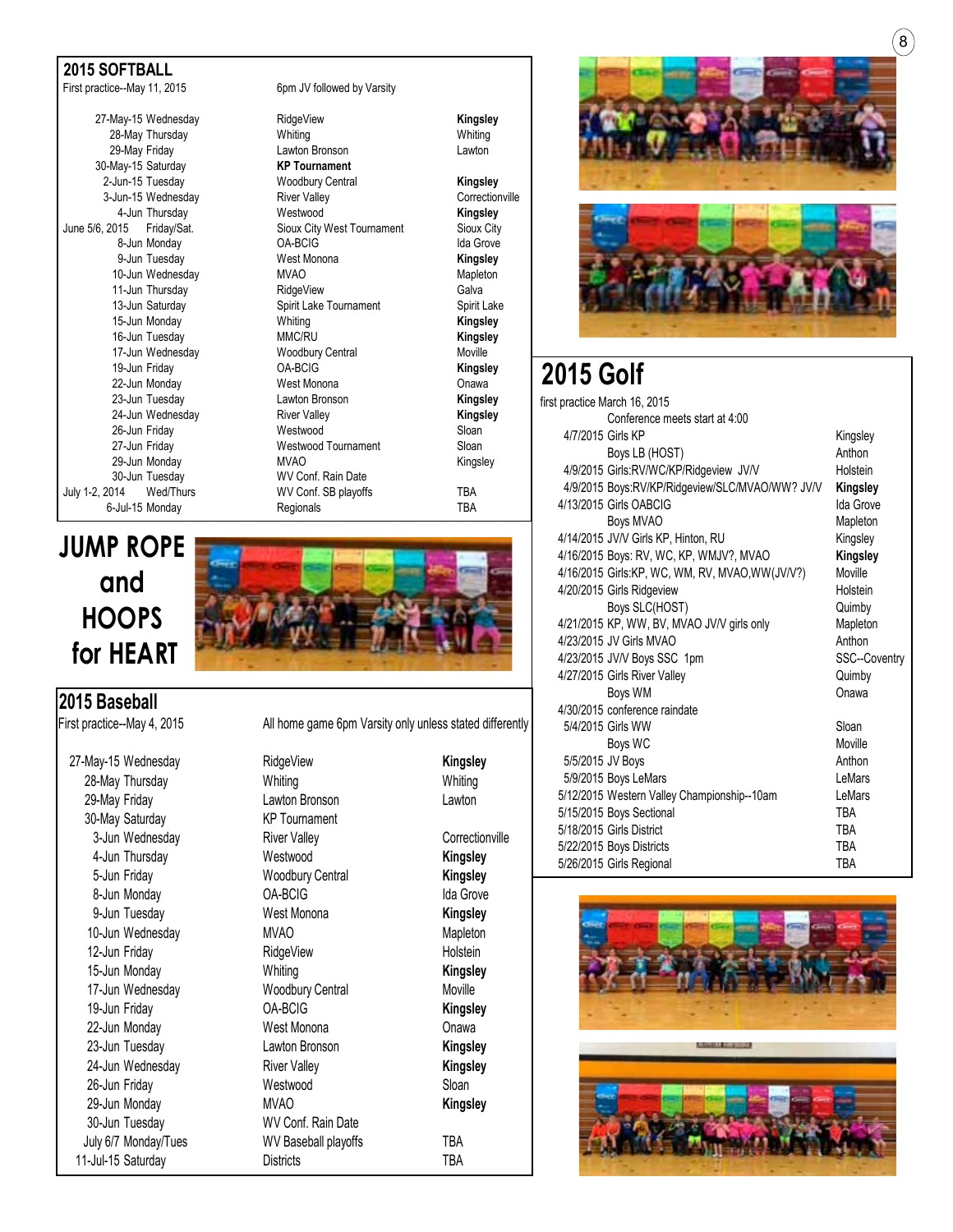### 2015-2016 School Calendar

Late Start – Late Finish (August 24 – May 25)

Summary of Calendar Days/Hours in classroom: First Semester . . . . . 88/543 Second Semester . . . 92/568 TOTAL DAYS/Hours **180/1111 Built in hours (31)**

| <b>CALENDAR LEGEND</b> |  |
|------------------------|--|
| Start/End              |  |
| No School              |  |
| Full Day PD            |  |
| Half Day PD            |  |
| Early Out PD           |  |
| P/T Conf.              |  |
|                        |  |

Professional Development

Full Days (5 days) Aug 19, 20, 21 Jan 13 May 26 Half Days (4 days) Sept 4 Oct 23 Mar 17 May 25 2 hour Early Out PD Days Oct 7 Nov 4 Dec<sub>2</sub> Feb 3 Mar 2 Apr 6 May 4 Holidays Labor Day (9/7)<br>Thanksgiving (11/30) Thanksgiving Memorial Day (5/30) Snow Makeup Days May 26, 27 Feb 15 May 31 June 1, 2, 3 Teacher Contract Days (190 Days) 180 Student Contact Days 3 Holidays 2 Days (4 nights of P/T Conf.) 5 Full Days of PD 1 Extra Day of PD: May 27 Full Day (6.25 hours)

2:30 Dismissal (5.25 hours) 1:30 Dismissal (4.25 hours) 12:30 Dismissal (3.25 hours) 11:30 Dismissal (2.25 hours) Evening P/T Conferences (8 hours)

| <b>August</b>   |                 |                 | <b>Student</b><br>Days/Hours |                 |                 |                |
|-----------------|-----------------|-----------------|------------------------------|-----------------|-----------------|----------------|
| M               | т               | W               | Th                           | F               |                 |                |
| 03              | 04              | 05              | 06                           | 07              |                 |                |
| 10              | 11              | 12              | $\overline{13}$              | 14              |                 |                |
| $\overline{17}$ | 18              | 19              | 20 <sub>2</sub>              | 21              |                 |                |
| 24              | 25              | 26              | 27                           | 28              | 5               | 30.25          |
| 31              |                 |                 |                              |                 | 6               | 6.25           |
|                 | September       |                 |                              |                 |                 |                |
|                 | 01              | 02              | 03                           | 04              | 10              | 22.0           |
| 07              | 08              | 09              | 10                           | 11              | 14              | 25.0           |
| 14              | 15              | 16              | 17                           | 18              | 19              | 31.25          |
| 21              | 22              | 23              | 24                           | 25              | 24              | 31.25          |
| 28              | 29              | 30              |                              |                 | 27              | 18.75          |
|                 | October         |                 |                              |                 |                 |                |
|                 |                 |                 | 01                           | 02              | $\overline{29}$ | 12.5           |
| 05              | 06              | 07              | 08                           | 09              | 34              | 29.25          |
| 12              | 13              | 14              | 15                           | 16              | 39              | 31.25          |
| 19              | 20              | 21              | 22                           | 23              | 44              | 28.25          |
| 26              | 27              | 28              | 29                           | 30              | 48              | 33.0           |
|                 | November        |                 |                              |                 |                 |                |
| 02              | 03              | 04              | 05                           | 06              | 53              | 29.25          |
| 09              | 10              | 11              | $\overline{12}$              | 13              | 58              | 31.25          |
| 16              | 17              | 18              | 19                           | 20              | 63              | 31.25          |
| 23              | 24              | 25              | 26                           | 27              | 66              | 17.75          |
| 30              |                 |                 |                              |                 | 67              | 6.25           |
|                 | <b>December</b> |                 |                              |                 |                 |                |
|                 | 01              | $\overline{02}$ | 03                           | 04              | 71              | 23.0           |
| 07              | 08              | 09              | 10                           | 11              | 76              | 31.25          |
| 14              | 15              | 16              | 17                           | 18              | 81              | 31.25          |
| 21              | 22              |                 |                              | 25              | 83              | 11.5           |
| 28              | 29              | 23<br>30        | 24<br>31                     |                 |                 |                |
|                 | January         |                 |                              |                 |                 |                |
|                 |                 |                 |                              | 01              |                 |                |
| 04              | 05              | 06              | 07                           | 08              | 88              | 31.25          |
| 11              | 12              | 13              | 14                           | 15              | 4               | 25.0           |
| 18              | 19              | 20              | 21                           | 22              | 9               | 31.25          |
| 25              | 26              | $\overline{27}$ | 28                           | 29              | 14              | 31.25          |
|                 | February        |                 |                              |                 |                 |                |
| 01              | 02              | 03              | 04                           | 05              | 19              | 29.25          |
| 08              | 09              | 10              | 11                           | 12              | 24              | 31.25          |
| 15              | 16              | 17              | 18                           | $\overline{19}$ | 28              | 25.0           |
| 22              | 23              | 24              | 25                           | 26              | 33              | 31.25          |
| 29              |                 |                 |                              |                 | 34              | 6.25           |
| <b>March</b>    |                 |                 |                              |                 |                 |                |
|                 |                 |                 |                              |                 |                 | 23.0           |
|                 | 01              | 02              | 03                           | 04              | 38              | 31.25          |
| 07              | 08              | 09              | 10                           | 11              | 43              | 28.25          |
| 14              | 15              | 16              | 17                           | 18              | 48              |                |
| 21              | 22<br>29        | 23              | 24                           | 25              | 50              | 20.5<br>18.75  |
| 28              |                 | 30              | 31                           |                 | 53              |                |
| April           |                 |                 |                              |                 |                 |                |
|                 |                 |                 |                              | 01              | 54              | 6.25           |
| 04              | 05              | 06              | 07                           | 08              | 59              | 29.25<br>31.25 |
| 11              | 12              | 13              | 14                           | 15              | 64              |                |
| 18              | 19              | $\overline{20}$ | 21                           | 22              | 69              | 31.25          |
| 25              | 26              | 27              | 28                           | 29              | 74              | 31.25          |
| May             |                 |                 |                              |                 |                 |                |
| 02              | 03              | 04              | 05                           | 06              | 79              | 29.25          |
| 09              | 10              | 11              | 12                           | 13              | 84              | 31.25          |
| 16              | 17              | 18              | 19                           | 20              | 89              | 31.25          |
| 23              | 24              | 25              | 26                           | 27              | 92              | 14.75          |
| 30              | 31              |                 |                              |                 |                 |                |
| June            |                 |                 |                              |                 |                 |                |
|                 |                 | 01              | 02                           | 03              |                 |                |
| 06              | 07              | 08              | 09                           | 10              |                 |                |
|                 |                 |                 |                              |                 |                 |                |

#### **180 Day Calendar Pate**

| <u>vale</u>   | <u>Events</u>                                            |
|---------------|----------------------------------------------------------|
|               |                                                          |
| Aug 18-20     | In-service                                               |
| Aug 24        |                                                          |
| Aug 24        | Early Dismissal 2:30<br>Begin 1 <sup>st</sup> Semester   |
| Sept 4        | Early Dismissal 12:30                                    |
|               | In-service 1:00-3:30                                     |
| Sept 7        | Labor Day (No School)                                    |
| Oct 7         | Early Dismissal 1:30                                     |
|               | In-service 2:00-4:00                                     |
| Oct 23        | Early Dismissal 12:30                                    |
|               | In-service 1:00-3:30                                     |
| Oct 23        | End 1 <sup>st</sup> Qtr. (44 days/266 hrs)               |
| Oct 27        | Early Dismissal 1:30                                     |
|               | P/T Conferences 2:00-8:00                                |
| Oct 29        | Early Dismissal 1:30                                     |
|               | P/T Conferences 2:00-8:00                                |
| Oct 30        | No School                                                |
|               |                                                          |
| Nov 4         | Early Dismissal 1:30                                     |
|               | In-service 2:00-4:00                                     |
| Nov 25        | Early Dismissal 2:30                                     |
| Nov 26-27     | Thanksgiving Holiday (No School)                         |
| Dec 2         | Early Dismissal 1:30                                     |
|               | In-service 2:00-4:00                                     |
| Dec 22        | Early Dismissal 2:30                                     |
| Dec 23-31     | Winter Break (No School)                                 |
| Dec 25        | Christmas                                                |
| Jan 1         | New Year's Day (No School)                               |
| Jan 4         | <b>School Resumes</b>                                    |
|               |                                                          |
|               |                                                          |
| Jan 8         | End $2^{nd}$ Qtr. (44 days/277 hrs)                      |
| Jan 8         | End 1 <sup>st</sup> Sem. (88 days/543 hrs)               |
|               |                                                          |
| Jan 11        | No School (In-service)<br>Start 2 <sup>nd</sup> Semester |
| Jan 12        |                                                          |
| Feb 3         | Early Dismissal 1:30                                     |
|               | In-service 2:00-4:00                                     |
| Feb 15        | Presidents Day (No School)                               |
| Mar 2         | Early Dismissal 1:30                                     |
|               | In-service 2:00-4:00                                     |
| Mar 17        | End $3^{rd}$ Qtr. (47 days/286.75 hrs)                   |
| Mar 17        | Early Dismissal 12:30                                    |
|               | In-service 1:00-4:00                                     |
| Mar 21        | Early Dismissal 1:30                                     |
|               | P/T Conferences 2:00-8:00                                |
| Mar 22        | Early Dismissal 1:30                                     |
|               | P/T Conferences 2:00-8:00                                |
| Mar 23        | No School                                                |
| Mar 24        | No School                                                |
| Mar 25        | No School                                                |
| Mar 28        | No School                                                |
|               |                                                          |
| Apr 6         | Early Dismissal 1:30                                     |
|               | In-service 2:00-4:00                                     |
| May 4         | Early Dismissal 1:30                                     |
|               | In-service 2:00-4:00                                     |
| May 18        | Seniors Last Day                                         |
| May 22        | Graduation                                               |
| May 25        | Early Dismissal 11:30                                    |
| <b>May 25</b> | End $4^{th}$ Qtr. (45 days/281.25 hrs)                   |
| May 25        | End $2^{nd}$ Sem. (92 days/568 hrs)                      |
| May 26        | In-service                                               |
| May 27        | Extra Day of PD                                          |
| May 30        | Memorial Day (No School)                                 |
|               |                                                          |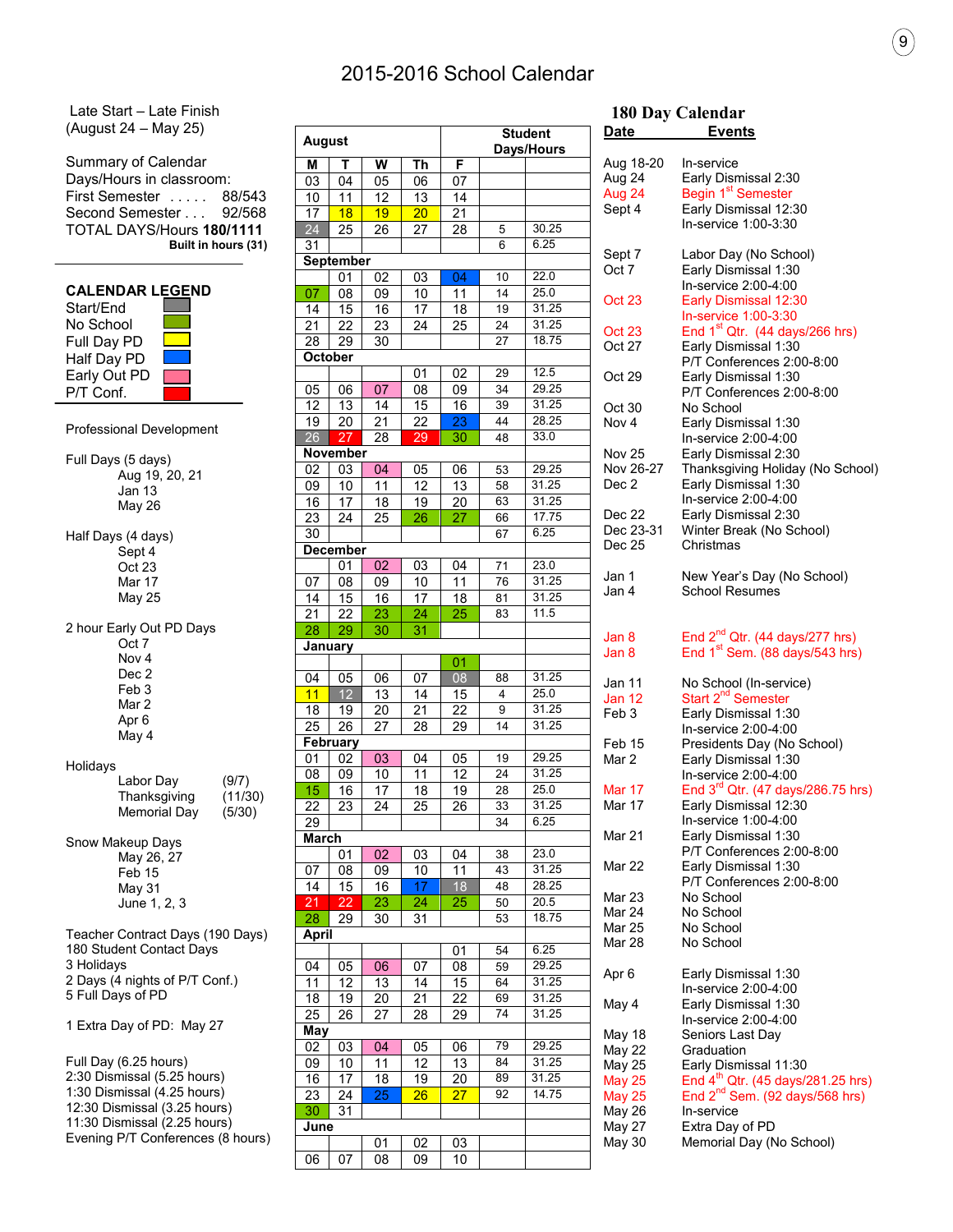#### **Easter 5** ≣aste **AVONDS SUNDAY 26 19** ট<br>ম music room lobby 6:00. \*Music Boosters meeting in the \*Girls Golf at RV (Correctionville) \*Boys Golf at WM (Onawa) 4:00. (Ida Grove) 4:00. Relays (Marcus) 4:30. \*TR JV Boys/V Girls Rocket \*Jr. High TR at AA (Alta) 4:00. (Holstein) 4:00. Relays (Ida Grove) 4:00. Relays (Ida Grove) 4:00. Relays (Ida Grove) 4:00. Relays (Ida Grove) \*Girls Golf at Ridge View (Green Valley) 4:00. Falcon Relays (Ida Grove) 4:30. \*Boys Golf at Siouxland Christian \*Clover Kids 3:30-5:00. Kingsley commons. \*KP Booster Club meeting 7:00 \*School Board meeting 7:00. (Ida Grove) 4:00. \*Girls Golf at OABCIG 4:00.<br>4:00. \*Boys Golf at MVAO (Mapleton) Relays (home) 4:30. 4:30. \*TR JV/V Co-ed Panther-Wildcat (Marcus) 5:00. \*TR V Co-ed MMC Relays Creek) 4:00. (Cherokee) 5:00. (Hinton) 5:00. \*No School. Susic Boosters meeting in the 'Girls Golf at RV (Correctionville) Relays (Marcus) 4:30.<br>\*Boys Golf at WM (Onawa) 4:00. "Jr. High TR at AA (Alta) 4:00 "Girls Golf at Ridge View "KP Booster Club meeting 7:00 \*School Board meeting 7:00.<br>\*School Board meeting "Girls Golf at OABCIG 'Boys Golf at MVAO (Mapleton) \*TR V Co-ed MMC Relays<br>(Marcus) 5:00. 'No School. Boys Golf at Siouxland Christian music room lobby 6:00. 4:00.  $(Holstein)$  4:00  $4:00$ Relays (home) 4:30. FRJV/VCo-ed Panther-Wildcat id JV Boys/V Girls Rocket (Green Valley) 4:00. **Kingsley commons.** (Ida Grove) 4:00. lover Kids 3:30-5:00 **NAGNOM MONDAY 27 20** نج<br>د **6** \*TR V Co-ed at LB (Lawton) 4:00 LR JV/V Boys OABCIG **ACTIVITIES CALENAR FOR APRIL 2015 ACTIVITIES CALENDAR FOR APRIL 2015** $*$ TR V Co-ed at LB (Lawton) 4:00. Falcon Relays (Ida Grove) 4:30.<br>\*Jr. High TR at Kingsley 4:00. \*Jr. High TR at Kingsley 4:00. \*TR JV/V Boys OABCIG \*TR JV/V Girls at WM (Onawa)  *report date.* \*6th-12th 3 week progress *\*6th-12th 3 week progress* "Girls Golf at Kingsley 4:00. \*Girls Golf at Kingsley 4:00. \*Boys Golf at LB (Whispering \*Boys Golf at LB (Whispering \*TR V Boys Tomahawk Relays 4:30 FR JV/V Girls at WM (Onawa) report date. Creek) 4:00. **TUESDAY** TUESDAY **28 21 14 7**  *report date.* \*6th-12th 6 week progress \*7th-8th KP to DC Trip. \*Teacher In-Service 2:00-4:00.<br>\*Teacher In-Service 2:00-4:00. *\*6th-12th 6 week progress* \*7th-8th KP to DC Trip. \*Teacher In-Service 2:00-4:00. \*Early dismissal 1:30. Early dismissal 1:30 report date. **Earth Day 22** Earth Day **WEDNESDAY WEDNESDAY 29 15 8 1** \*Boys JV/V Golf at So. Sioux City, 4:00.<br>\*Girls JV Golf at MVAO (Anthon)<br>4:00. \*7th-8th KP to DC Trip. \* Conference golf raindate<br>\* Jr. High TR at OABCIG \*Jr. High TR at OABCIG \*Conference golf raindate. \*Girls JV Golf at MVAO (Anthon) \*Boys JV/V Golf at So. Sioux City. 4:00. \*TR V Girls OABCIG Falcon \*TR JV/V Boys at Sheldon 4:30. \*Drake Relays. \*3rd-5th mid-term report date. \*Jr. High TR WC Meet at Kingsley \*Jr. High TR WC Meet at Kingsley \*Boys Golf TBA 4:00.<br>\*Girls Golf TBA 4:00. \*Girls Golf TBA 4:00. \*Boys Golf TBA 4:00. (Correctionville) 4:00. \*Boys JV/V Golf at Kingsley 4:00.<br>\*Girls JV/V Golf at RV \*Girls JV/V Golf at RV \*Boys JV/V Golf at Kingsley 4:00. \*7th-8th KP to DC Trip. \*No School. *\*3rd-5th mid-term report date.* TR JV/V Boys at Sheldon 4:30.<br>TR V Girls OABCIG Falcon  $4:00.$ No School (Ida Grove) 4:00. Relays (Ida Grove) 4:30. Drake Relays. (Correctionville) 4:00. (Cherokee) 5:00. **FR V Boys Tomahawk Relays** THURSDAY **THURSDAY 30 23 16 9 يہ** \*Drake Relays. \*Drake Relays. \*TR JV/V Girls Blackhawk Relays 7th-8th KP to DC Trip. \*7th-8th KP to DC Trip. \*No School. **TR JV/V Girls Blackhawk Relays** No School. (Hinton) 5:00. **Good Friday 3** 3ood Friday FRIDAY **FRIDAY 24 17 10** \*Drake Relays. \*ACT test date. \*TR Sioux City Relays 9:00. \*Prom. \*Solo/Ensemble Music Festival. "Drake Relays. ACT test date. TR Sioux City Relays 9:00. Solo/Ensemble Music Festival. **SATURDAY SATURDAY 25 11 18 4**

**KINGSLEY-PIERSON COMM. SCHOOL**

**KINGSLEY-PIERSON COMM. SCHOOL**